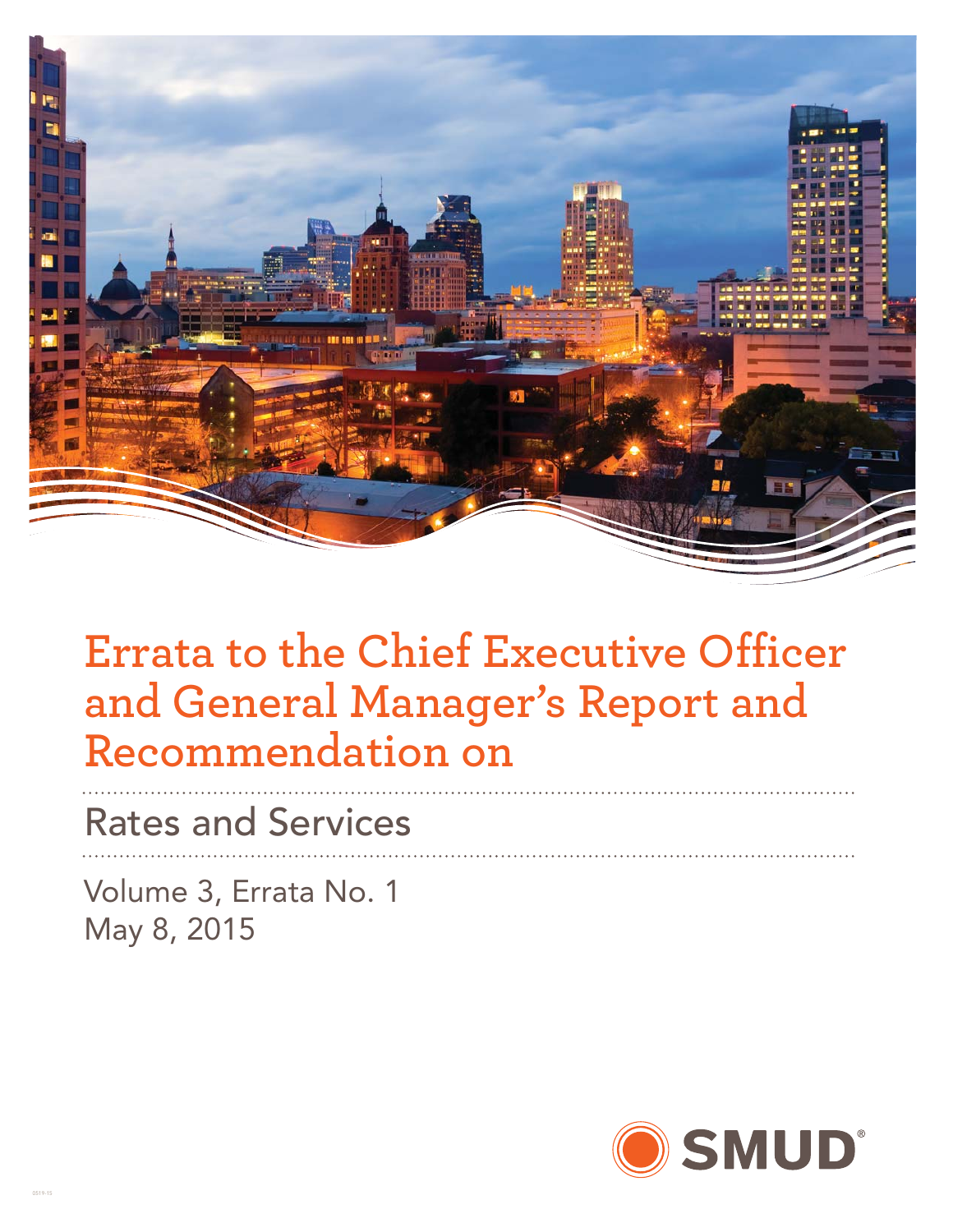**Chief Executive Officer and General Manager's Report and Recommendation on** 

# **Rates and Services**

# **Volume 3**

*Errata No. 1 to the Chief Executive Officer and General Manager's Report and Recommendation on Rates and Services Dated April 2, 2015* 

**May 8, 2015**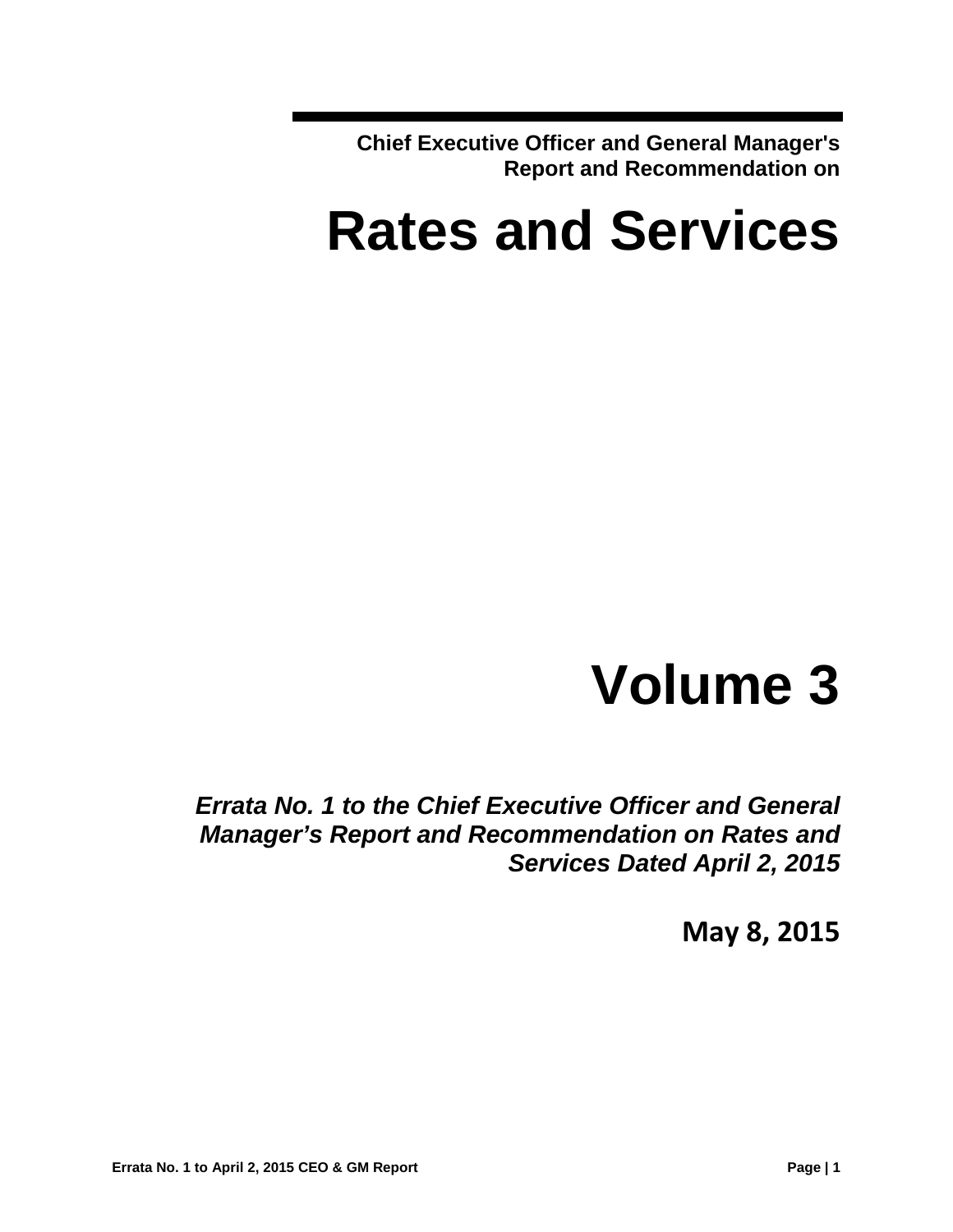#### A Sacramento Municipal Utility District Publication

#### *Chief Executive Officer and General Manager's Report and Recommendation on Rates and Services, Volume 3, Errata No. 1*

#### *May 8, 2015*

Prepared by:

Sacramento Municipal Utility District's Pricing Division of Resource Planning, Pricing & Commodity Risk Management 

Under the direction of: Arlen Orchard, CEO & General Manager

For additional copies of this volume, or for information on issues included in the report, call SMUD at:

 1‐888‐742‐SMUD (7683)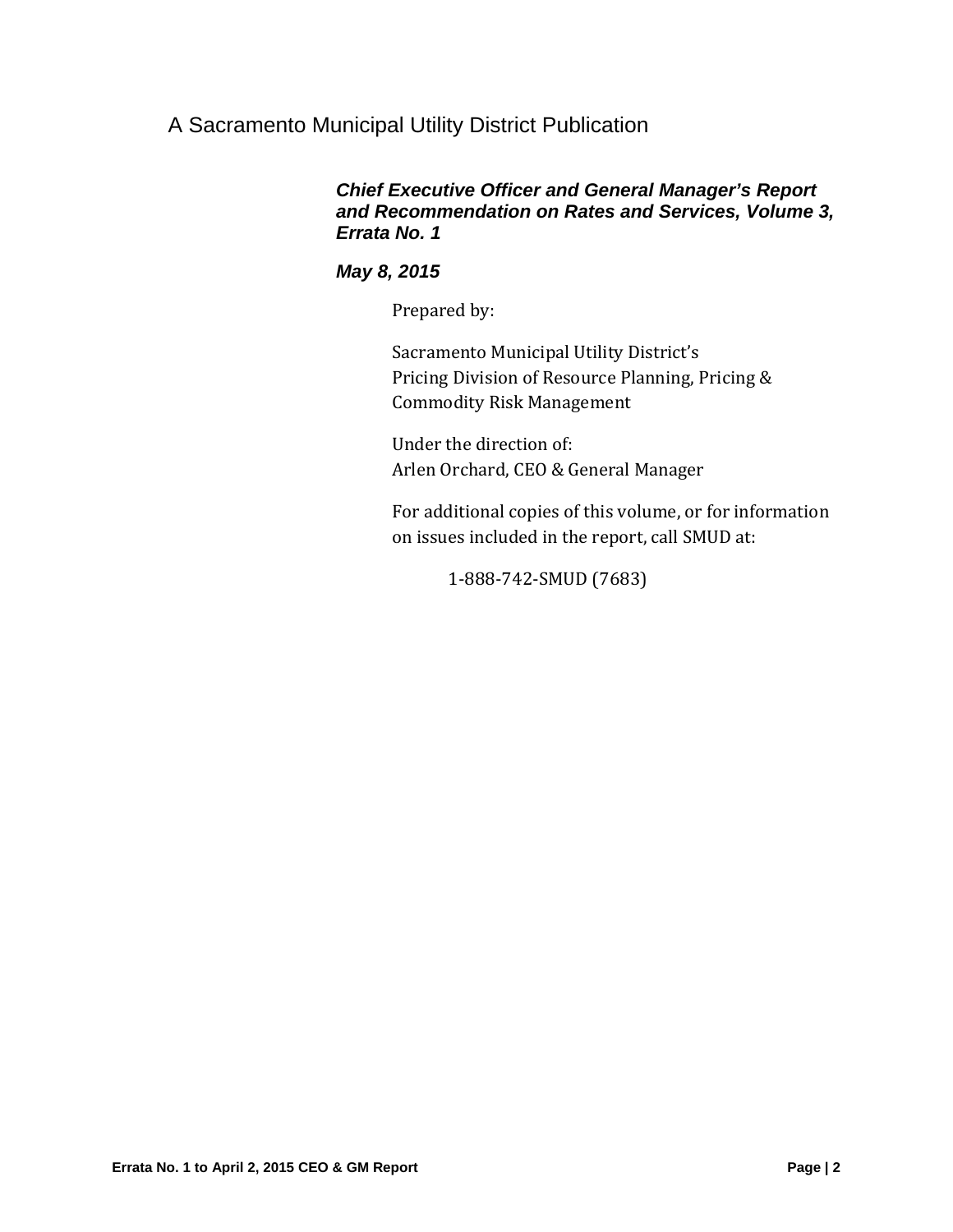### **Errata No. 1 to the Chief Executive Officer and General Manager's Report and Recommendation on Rates and Services Dated April 2, 2015**

SMUD has identified a few minor corrections to the Chief Executive Officer and General Manager's Report and Recommendation on Rates and Services dated April 2, 2015 (Report). Errata No. 1 contains corrections to the Report that are minor in nature and there is no revenue impact from these amendments. Errata No. 1 comprises the following:

1. Delete an extra word on page 7 of the Report in the sentence preceding Figure 1 as shown below:

"The plan for 2016 and 2017 is 301 and 307 customers per one employee per, respectively." 

- 2. Amend the reference to "Figure 10" in the first paragraph on page 15 of the Report to "Figure 6".
- 3. Correct the NAICS number in reference to the Manufacturing sector to "(NAICS 311-339)" on page 32 of the Report.
- 4. Amend the labeling of the industry under NAICS 56 to "Administration & Support Services" in Figure 16 on page 34 of the Report.
- 5. Correct the SAIDI figure of 67.6 to 67.5 shown in line 1 on page 54.
- 6. Delete the wording "non" in the first sentence under section 5 on page 79 of the Report as shown below:

"Currently, customers enrolled in the MED Rate may not be on a non-TOU rate."

- 7. Under the *Glossary* section:
	- Delete reference to "See also brownfield site, greenfield site." from the definition of "Blighted area" on page 81 of the Report.
	- Amend the definition of "System Average Rate" on page 84 of the Report to read "The total revenue divided by the total kilowatt hours sold."